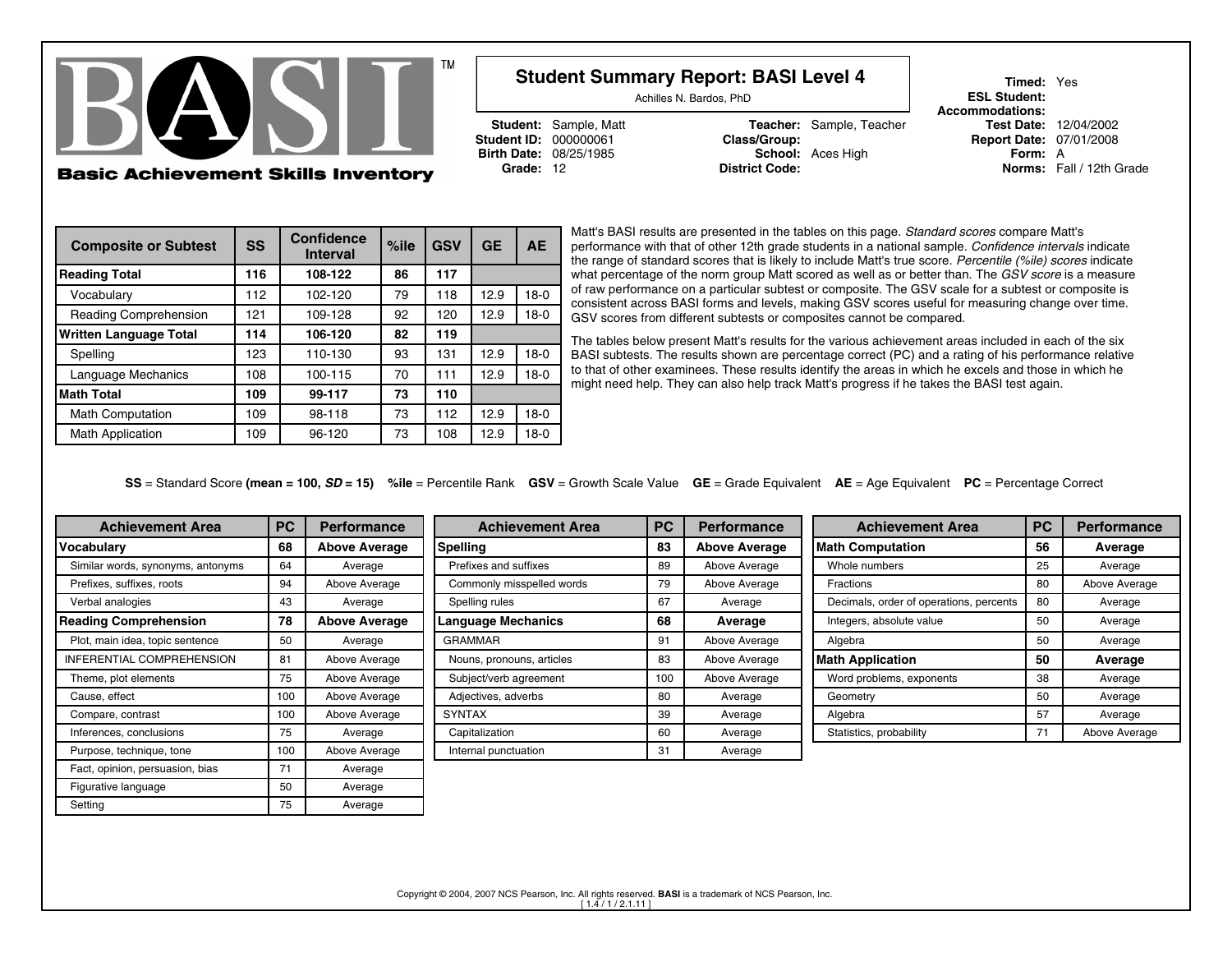# **ITEM RESPONSES**

| 1:2    | 2:1               | 3:4    | 4:1                         | 5:4   | 6:2   | 7:3   | 8: 1                                                                                                     | 9:3   | 10:3         | 11:4  | 12:1  | 13:3                  | 14:1   | 15: 4 |  |
|--------|-------------------|--------|-----------------------------|-------|-------|-------|----------------------------------------------------------------------------------------------------------|-------|--------------|-------|-------|-----------------------|--------|-------|--|
| 16: 2  | 17:3              | 18:3   | 19:4                        | 20:2  | 21:2  | 22:2  | 23:3                                                                                                     | 24:3  | 25:4         | 26:3  | 27:3  | 28:3                  | 29:3   | 30:3  |  |
| 31:2   | 32:1              | 33:1   | 34:4                        | 35:1  | 36:2  | 37:3  | 38:4                                                                                                     | 39: / | 40:          | 41: / | 42: / | 43: /                 | 44: /  | 45:2  |  |
| 46:3   | 47:4              | 48: 2  | 49:3                        | 50:2  | 51:2  | 52:2  | 53:3                                                                                                     | 54: 4 | 55:3         | 56:3  | 57:4  | 58:4                  | 59:4   | 60:3  |  |
| 6!:1   | 62:2              | 63:3   | 64:1                        | 65:1  | 66: 2 | 67:4  | 68: 3                                                                                                    | 69: 2 | 70: 2        | 71:2  | 72:3  | 73: 4                 | 74: 4  | 75:3  |  |
| 76: 4  | 77:2              | 78: 2  | 79: 4                       | 80: 1 | 81: 1 | 82:4  | 83:3                                                                                                     | 84: 2 | 85:2         | 86:3  | 87:2  | 88: 3                 | 89:3   | 90:2  |  |
| 91:3   | 92:1              | 93:1   | 94: 3                       | 95:1  | 96: 1 | 97: 1 | 98: 1                                                                                                    |       | 99: 4 100: 2 | 101:3 | 102:1 | 103:3                 | 104:1  | 105:1 |  |
| 106:4  | 107:3             | 108:2  | 109:4                       |       |       |       | 110: 4 111: 3 112: 1 113: 3 114: 1 115: 2 116: 4 117: 4 118: 1                                           |       |              |       |       |                       | 119:3  | 120:2 |  |
| 121:1  | 122:7             | 123: / | $124:$ /                    |       |       |       | 125: 2 126: 4 127: 1 128: 2 129: 3 130: 2 131: 3 132: 3 133: 4                                           |       |              |       |       |                       | 134:2  | 135:1 |  |
| 136:3  | 137:1             | 138:4  | 139:3                       |       |       |       | 140: 3 141: 2 142: 3 143: 1 144: 2 145: 4 146: 4                                                         |       |              |       |       | $147: 2 \quad 148: 3$ | 149: 2 | 150:3 |  |
|        | $151: 3$ $152: 2$ |        |                             |       |       |       | 153: 3 154: 4 155: 3 156: 4 157: 4 158: 3 159: 4 160: 1 161: 1                                           |       |              |       |       | $162: 2 \quad 163: 4$ | 164: 2 | 165:3 |  |
| 166:2  | 167:3             | 168:1  | 169:4                       |       |       |       | 170: 4 171: 1 172: 1 173: 1 174: 2 175: 2 176: 4 177: 4 178: 3                                           |       |              |       |       |                       | 179:4  | 180:1 |  |
|        | $181: 2$ $182: 1$ | 183:1  | 184: 1                      |       |       |       | 185: 4 186: 2 187: 3 188: 4 189: 2 190: 3 191: 3                                                         |       |              |       | 192:4 | 193:4                 | 194:3  | 195:1 |  |
| 196: 3 | 197:4             | 198:1  |                             |       |       |       | 199: 3 200: 4 201: 4 202: 2 203: / 204: 3 205: 3 206: 1                                                  |       |              |       |       | $207: 2$ $208: 2$     | 209:4  | 210:3 |  |
|        |                   |        |                             |       |       |       | 211: 1 212: 4 213: 2 214: 2 215: 1 216: 1 217: 3 218: 3 219: 1 220: 3 221: 4 222: 3 223: 2 224: 3 225: 1 |       |              |       |       |                       |        |       |  |
|        | 226: 3 227: 3     |        | 228: 3 229: 4 230: 3 231: 1 |       |       |       | 232: 3 233: 2                                                                                            |       |              |       |       |                       |        |       |  |
|        |                   |        |                             |       |       |       |                                                                                                          |       |              |       |       |                       |        |       |  |

*Note.* Item responses are listed in the order that the items are presented to the client.

| Vocabulary                   | $1 - 44$ |
|------------------------------|----------|
| Spelling                     | 45-84    |
| Language Mechanics           | 85-124   |
| <b>Reading Comprehension</b> | 125-165  |
| <b>Math Computation</b>      | 166-197  |
| <b>Math Application</b>      | 198-233  |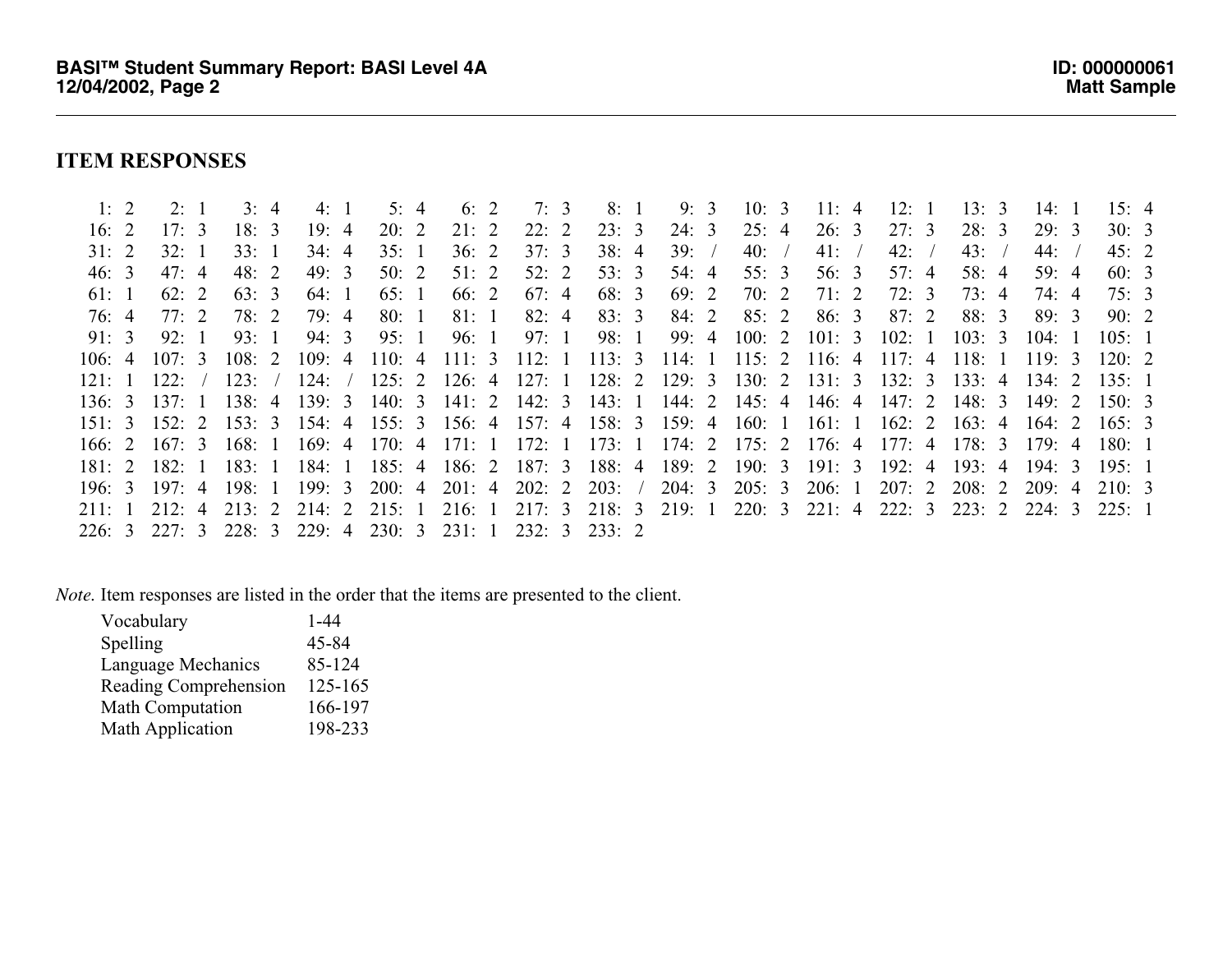

### **Parent's Summary Report: BASI Level 4**

Achilles N. Bardos, PhD

**Student ID: 000000061** 

**Student:** Sample, Matt **Teacher:** Sample, Teacher<br> **Class/Group: Teacher**<br> **Class/Group: Birth Date:** 08/25/1985 **School:** Aces High **Form:** A **Grade:** 12 **District Code: Norms:** Fall / 12th Grade

**Timed:** Yes**ESL Student: Accommodations:**Test Date: 12/04/2002 **Report Date: 07/01/2008** 

### **Basic Achievement Skills Inventory**

| <b>Composite or Subtest</b>   | <b>Performance</b>   | <b>National Percentile</b> |                 |    |    |    |    |
|-------------------------------|----------------------|----------------------------|-----------------|----|----|----|----|
|                               |                      |                            | 10 <sup>°</sup> | 25 | 50 | 75 | 99 |
| <b>Reading Total</b>          | <b>Above Average</b> | 86                         |                 |    |    |    |    |
| Vocabulary                    | Above Average        | 79                         |                 |    |    |    |    |
| Reading Comprehension         | Above Average        | 92                         |                 |    |    |    |    |
| <b>Written Language Total</b> | <b>Above Average</b> | 82                         |                 |    |    |    |    |
| Spelling                      | Above Average        | 93                         |                 |    |    |    |    |
| Language Mechanics            | Average              | 70                         |                 |    |    |    |    |
| <b>Math Total</b>             | Average              | 73                         |                 |    |    |    |    |
| <b>Math Computation</b>       | Average              | 73                         |                 |    |    |    |    |
| <b>Math Application</b>       | Average              | 73                         |                 |    |    |    |    |

**Comments:**

#### **To the parent or guardian of Matt Sample:**

Matt took the Basic Achievement Skills Inventory (BASI™) on December 04, 2002. Hisperformance is summarized in the table at the left.

 Matt's performance in the Reading Total area was in the Above Average range compared to the performance of a national sample of 12th grade students. His percentile score indicates that his Reading Total score was equal to or higher than that of 86% ofthe students in the national comparison group. The Reading Total area includes theVocabulary and Reading Comprehension subtests. The Vocabulary subtest has questions that involve recognizing the meaning of words in isolation and in sentences,identifying synonyms and antonyms, and analyzing verbal analogies. The Reading Comprehension subtest has questions involving literal comprehension (for example, identifying details and facts in a passage) and inferential comprehension (for example, determining cause and effect relationships, making inferences, and drawing conclusionsbased on the information in a passage). Matt's Vocabulary score was in the AboveAverage range, and his Reading Comprehension score was in the Above Average range.

 Matt's performance in the Written Language Total area was in the Above Average rangecompared to the performance of a national sample of 12th grade students. His percentile score indicates that his Written Language Total score was equal to or higher than that of 82% of the students in the national comparison group. The Written Language Total areaincludes the Spelling and Language Mechanics subtests. The Spelling subtest has questions that involve identifying correctly spelled and misspelled words. It also includessight words, commonly misspelled words, and words with affixes. The Language Mechanics subtest has questions that involve recognizing and correctly using nouns, verbs, adjectives, and adverbs and following grammar and syntax rules. Matt's Spelling score was in the Above Average range, and his Language Mechanics score was in theAverage range.

 Matt's performance in the Math Total area was in the Average range compared to the performance of a national sample of 12th grade students. His percentile score indicates that his Math Total score was equal to or higher than 73% of the students in the nationalcomparison group. The Math Total area includes the Math Computation and Math Application subtests. The Math Computation subtest has questions that involve applyingthe four basic arithmetic operations to whole numbers, fractions, and decimals, understanding the order of operations and absolute value signs, and simplifying numerical expressions and algebraic equations. The Math Application subtest has questions that involve solving word problems using the four basic arithmetic operations,reading and interpreting data presented in graphs and tables, measuring shapes, understanding exponents, utilizing knowledge of geometry, algebra, and statistics, and demonstrating knowledge of measurement principles as they relate to length, weight, perimeter, and money. Matt's Math Computation score was in the Average range, and hisMath Application score was in the Average range.

If you need help interpreting these scores, please talk to Matt's teacher.